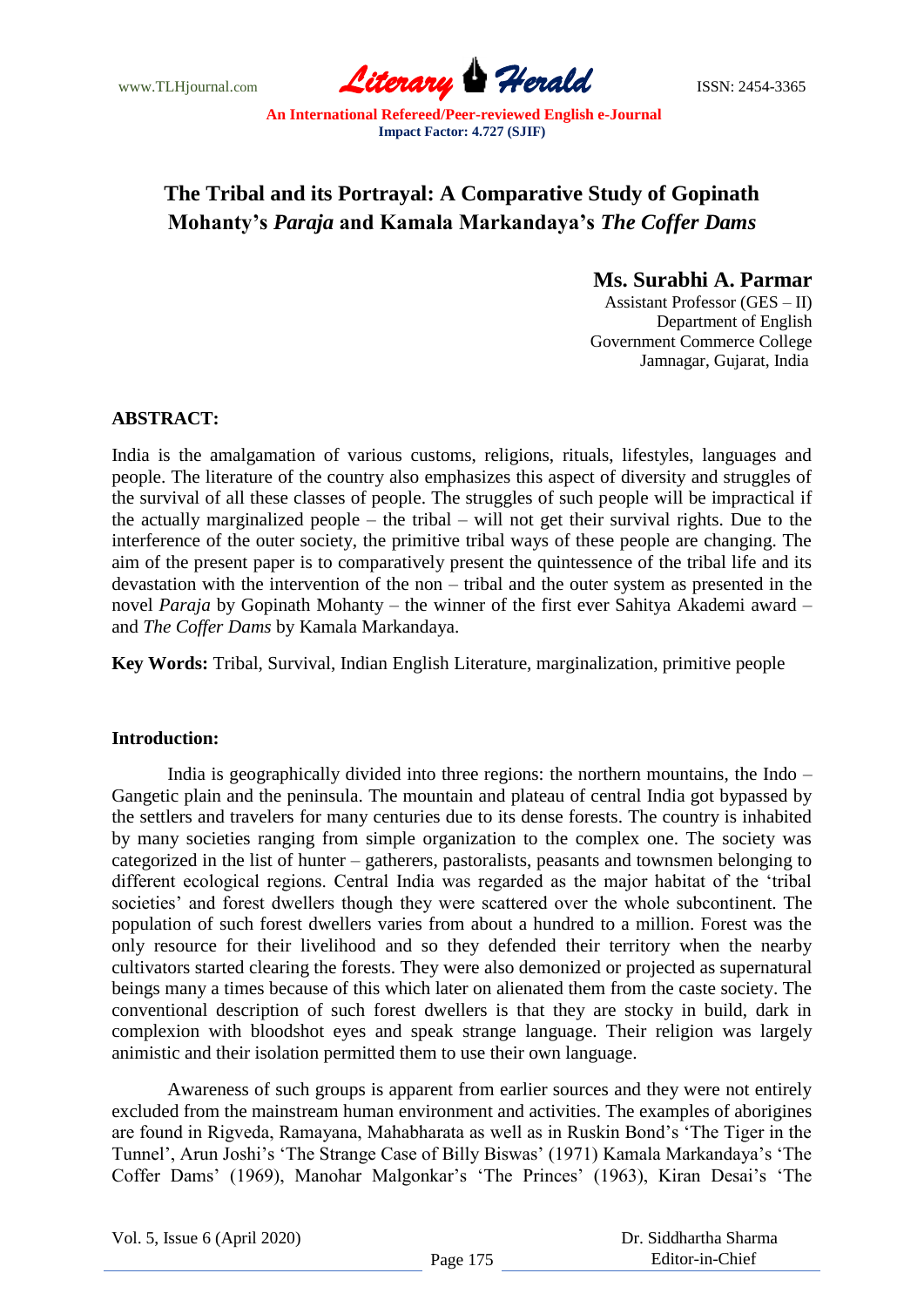www.TLHjournal.com **Literary Herald Herald ISSN: 2454-3365** 

Inheritance of Loss' (2006), Geeta Mehta's 'A River Sutra' (1993), Gujarati writer Dhruv Bhatt's 'That Thou Art – Tatvamasi' (1998) and 'Timirpanthi' (2015) and Gopinath Mohanty"s "Dadi Budha" (1944), "Paraja" (1945) and "Amrutara Santana" (1947) etc. Gopinath Mohanty is the winner of the first ever Sahitya Akademi Award for his novel *Amrutara Santana* – a well-known writer, researcher and compiler of Oriya tribes. His novel *Paraja* received rave reviews in India and abroad after its English translation by Bikram K. Das. The novel depicts the primitivism of Paraja tribe and is set in the colonial period. Kamala Markandaya is an established Indian English author. Her novel *The Coffer Dams* is set in independent India focusing on the advent of modernism in the tribal area. The present paper is intended to juxtapose the civilized non – tribal society with the primitive tribal society. There is always an exchange of culture and systems as the tribal have come under the influence of modernism and money but the non – tribal societies have not yet accepted the rich cultural values of the primitives. This study implicates the quintessence of the tribal life and its devastation with the intervention of the non – tribal and the outer system.

## **Comparative Literature:**

The term "*literature compare*" was coined in the year 1816 by Noel and Laplace. In 1897, a chair of comparative literature was established in Lyon which made it an academic discipline. Comparative literature is the study of literature across cultures and nations. It is a kind of interdisciplinary approach of studying literature which includes the acquaintance with translation studies, sociology, critical theory, cultural studies, religious studies and history. The main concern of studying comparative literature is to study the patterns of connection in literature across national borders, across time periods, across languages, across genres, across boundaries between literature and the other arts (music, painting, dance, film, etc.) across disciplines (literature and psychology, philosophy, science, history, architecture, sociology, politics, etc.). There are mainly six schools of Comparative Literature i.e. French, American, Indian, British, African and Chinese. Among these the French school, the American school and the Indian school are considered the major schools of the discipline differing in their approach of literature. The discipline has many scholarly associations like ICLA (International Comparative Literature Association), BCLA (British Comparative Literature Association) and ACLA (American Comparative Literature Association).

## *Paraja* **and** *The Coffer Dams* **– A Comparative Analysis:**

Both the novels taken into consideration here *Paraja* (1946) and *The Coffer Dams*  (1969) deal with the tribal ethos and pathos. Both the novels share the qualities of primitive tribal life and the interruption of an outsider to disrupt their being. Both novelists voice the marginalized people"s plight and sympathizes with them. The tribal people have remained marginalized from the main stream society and very few writers have given them some space in their literary output. The writers in consideration of the present research put forth a viewpoint that these people should be treated regardless of race, class or color discrimination.

Gopinath Mohanty"s telling is not mere imaginative narrative but his own experience. As a government official he lived in the area where *Paraja* is set and initially wrote a short story on the incident which he came to know form an inspector but later developed into a novel where he gives more space to the tribal ethics and customs. Mohanty depicts the detailed account of daily routine, festivals, hunting, occupation, farming, love making,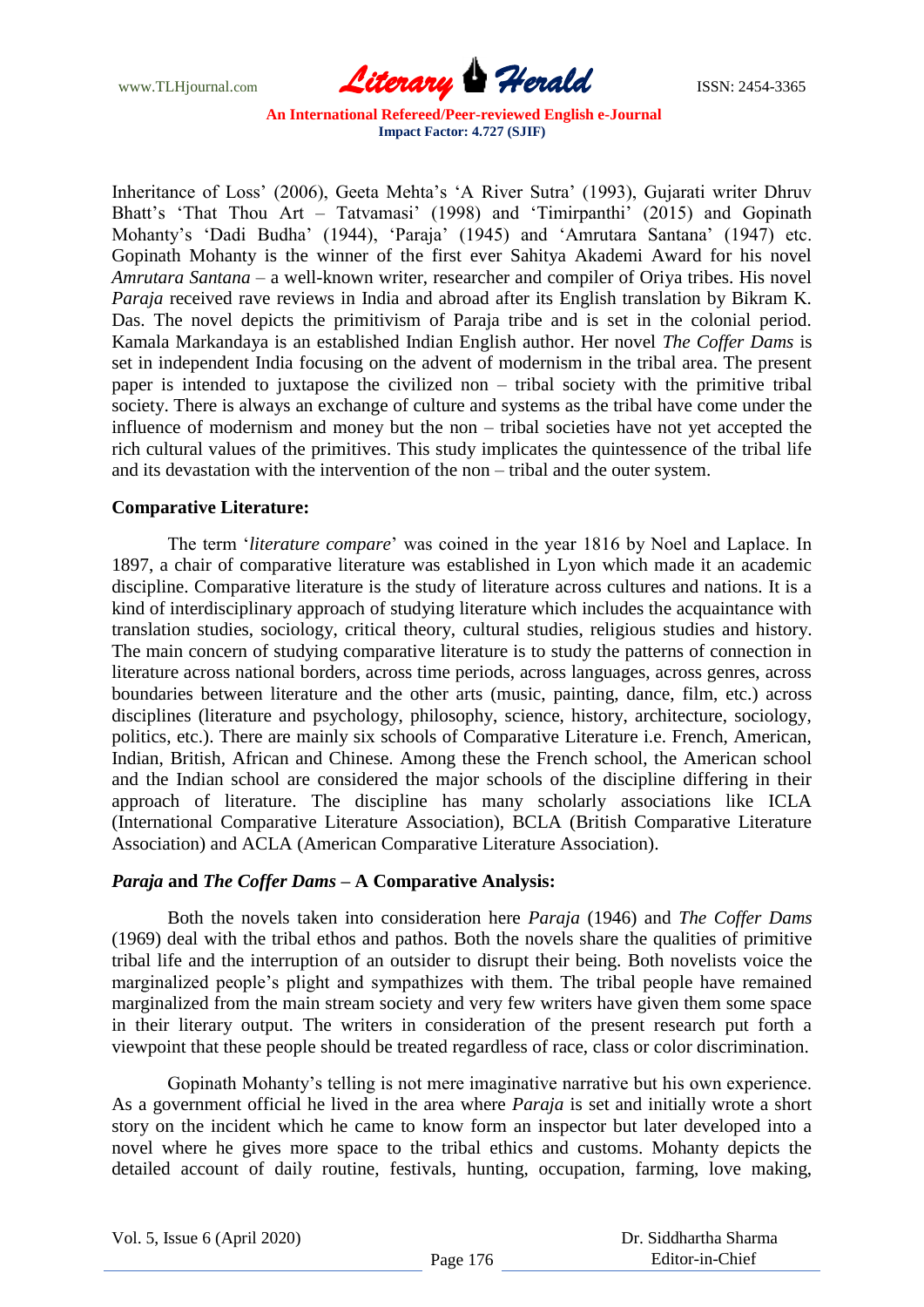www.TLHjournal.com **Literary Herald Herald ISSN: 2454-3365** 

usurpation, slavery and endurance of the Paraja tribal. There are minute details of how the huts look, the way people cook their daily meal, the knowledge of farming and land and the seasonal troubles. The area of Koraput comes alive with the benevolent details of flora and fauna.

In comparison to Mohanty, Markandaya"s narrative is little imaginary. She does not give detailed account of the lifestyle of the tribal people. But in her hands the jungle and the river both comes alive with vivid imagery. The tribal settlement she depicts is through the excursions of Helen into jungle. Thus, her depiction of tribal is through the eyes and interpretation of an Englishwoman. Helen finds the exasperation of the primitive ways and a "glancing blow of social change" in the people. The lifestyle of people surprises her more due to its sameness rather than the difference. Helen sees women sitting in the sun pounding the grain or kneading dough. The men of the village seem, "…unable to hunt, forbidden to fish in the requisitioned river, unable to find work with the Company – squatted round a cockpit, grooming bright feathered, peppery little game cocks." (*The Coffer Dams* 71) Both the novels share similarities and differences in the depiction of tribal and their ethos. The comparative arguments are as following:

### **Defilement of Tribal Values and System:**

*Paraja* is the novel about the Paraja tribe residing near the Koraput district of Southern Orissa. The plot of the novel comprises the tribal family and its disintegration as the major episode. There are events which leads the meek people towards the possession of materialistic life as the outer society does. Sukru Jani, the patriarch, dreams of acquiring new land for his sons which leads him to the Forest guard and then to the Sahukar Ramchandra Bisoi. Both these people are outsiders and violate the family"s very existence. His elder daughter Jili succumbs to the pleasures of youth and materialistic fulfillments which breaks her father's moral esteem. The tribal people in the novel are possessed by the natural law and lifestyle but with the entry of forest guard and with the imposition of fine on Sukru Jani for cutting down the trees the family ruins. It is natural tribal system to select a patch of forest and cut down the trees so that to make it farming land. But the forest guard is an outsider living and imposing the non – tribal system in the area and he imposes the non – tribal court law of paying fine or going to jail for cutting down the trees form the forest. The forest is home for tribal but the forest guard rules the forest and snatches the very right of the people"s living.

Another reason for the imposition of fine on Sukru is his elder daughter Jili"s resistance to the forest guard"s physical needs. The people do not possess the sexual taboos but there is never the option of forceful sex or sex trade. The forest guard wants to violate the natural sexual freedom of the tribal girl Jili to his lusty civilized desires. Jili"s resistance to his abuses makes him jealous and defeated. Thus, the anger of Jili"s refusal turns to the imposition of fine on her father due to the forest guard"s forgery which leads Sukru Jani to borrow form Sahukar Ramchandra Bisoi – another outsider who also violates the tribal life. The same violation happens with Mandia – the elder son of Sukru Jani – as he is caught red handed while distilling liquor which is the important part of tribal life style. But the outer law considers the distillation and consumption of liquor as an offensive act which puts forth Mandia Jani into the life long struggle of *goti*hood.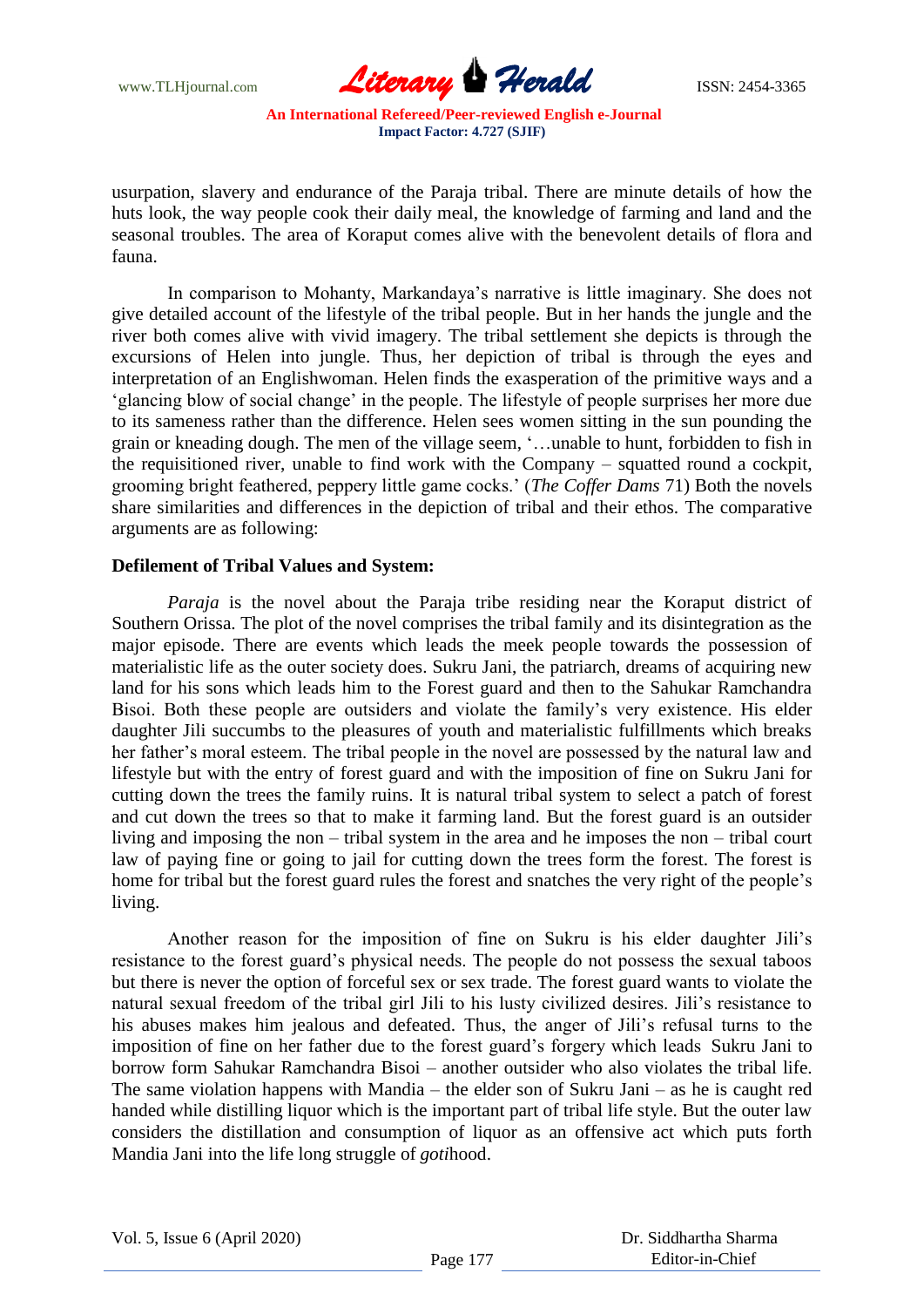www.TLHjournal.com **Literary Herald Herald ISSN: 2454-3365** 

The people do not possess the knowledge of written documents while selling or buying land as they consider the natural properties communal. The Sahukar takes advantage of the tribal man"s ignorance about the documentation procedure every time. He cheats them while making ledgers when they come to borrow from him and in process becomes the owner of their very life and existence because the people call on Dharmu – the Just One as their witness for selling the land or borrowing from him. This is natural tribal rule but it is violated by the outsiders to forge them.

*The Coffer Dams* depicts tribal in a little modern way in comparison to Mohanty's *Paraja* as the tribals in the novel are not much primitive and ignorant. Here the violation of the tribal system occurs with the entrance of British engineering firm and the subsequent process of modernization. The tribals in the novel are not dependent upon the forest resources for their livelihood but are employed as the laborers to the dam construction site. There are only two tribal characters in the novel: Bashiam – the tribal engineer and the tribal headman. The role of Bashiam is important throughout the novel as he represents the modern civilized youth born out of tribal primitivism.

The character of Bashiam is not ignorant enough to be dependent upon the traditional forest resource but gets education and turns to the technical occupation. Other tribal men from his clan also turn to the money-making option of being a laborer. Bashiam"s occupation shows his deprivation from his traditional attitude and even the furniture within his hut shows how his primitivism is altered. Capitalism enters into the primitive lifestyle of tribal people. The dam construction affects the people gravely as with the arrival of British the people are forced to move from their ancestral land, their fishing occupation is also interrupted due to the dam construction and the blasting and technical faults kill the tribal laborers in abundance.

In both the ways, what the people face is 'disintegration' and 'violation' not only of their existing system but also of their very being. The superiority of one class over the other plays a vital role in the marginalization of tribals and their customs.

#### **Knowledge and Illiteracy:**

The *Paraja* depicts the illiteracy of the tribal people about law and education system which plays a vital role in their destruction. When Sukru Jani borrows from Sahukar his agony is multiplied as he is unaware of the ledger that the Sahukar keeps and changes according to his own wishes to forge the tribal people. The officialdoms are also bribed by him. Sahukar snatches Sukru"s land for which Sukru goes to the court of law but again this does not help them as they are ignorant of the dates and documentation of the court of law. Not once but every time the tribal are forged by the non-tribal system in the novel.

In *The Coffer Dams*, the tribal man Bashiam is a technical engineer, an educated man. He works as a crane operator at the dam building site. The reason for his marginalization is his knowledge as his contact with outer civilization and education turns him away from his own primitive lifestyle which makes him an outsider in his own community, while the non – tribal considers him a "junglywallah". Thus, both knowledge and illiteracy play a vital role in their ruin and marginalization.

### **Slavery and Employment:**

Vol. 5, Issue 6 (April 2020)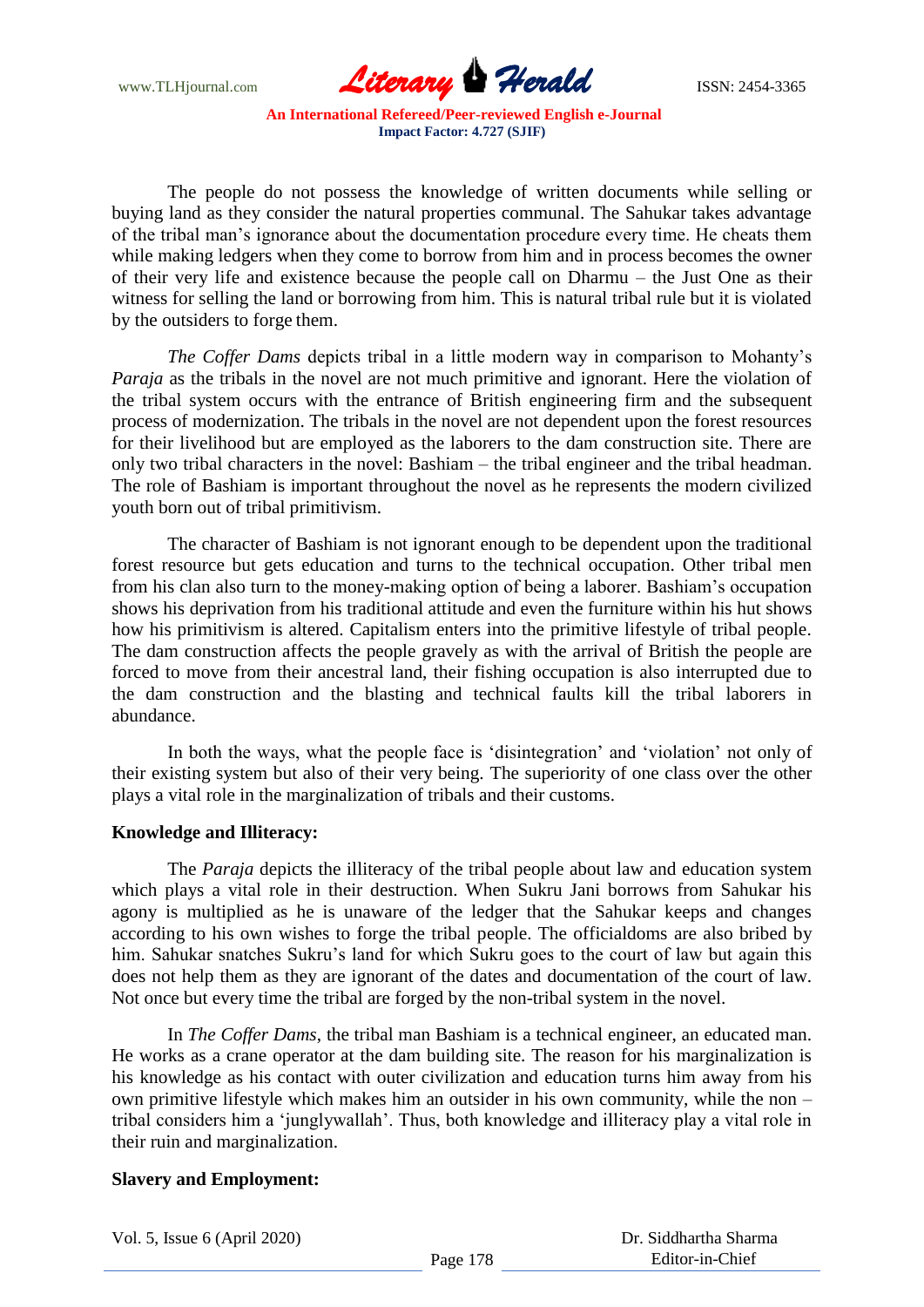www.TLHjournal.com **Literary Herald Herald ISSN: 2454-3365** 

*Paraja* depicts Sukru and his family"s *goti*hood – a bonded laborer until the payment of the borrowed amount – in Sahukar"s house and are treated as slaves. They are given "half a putti of mandia once a month for his food and one blanket worth one rupee once a year in winter' and the slave is supposed to be 'the whole time servants and laborers' doing 'all jobs for him as he may direct, at all hours of the night and the day, and at any place where he may require them to work." (*Paraja* 51)

The slaves are molested at any time and in several ways and at last the Sahukar usurps their lands and makes them his slaves for the whole life. Jili and Bili – Sukru Jani"s daughters – seek employment at the road construction but in no time, they fall into the sexual entrapments of their bodies by the contractors and other workers.

*The Coffer Dams* also depicts this aspect of employment and laborers as the novel is set on a dam construction site where many workers are appointed to carry out the work. The tribal in the area opt for money and diverts from their traditional resources, making them totally dependent on their earning at the construction site. They die many a times at site due to technical faults which makes their wives and children hopeless. Clinton"s anti tribal attitude even rejects the dispensation of the dead bodies and instead offers to "incorporate" them into the structure.

Both the novels depict the aspect of slavery and employment and their treatments. The outsiders offer money which is never considered the part of the primitive lifestyle. The women are not only employed but also sexually exploited and the reason for this condition of the tribal is their poverty where the outsider enters and ruins the tribal world without offering anything worthwhile in return.

#### **Coupling of Tribal with non – Tribal:**

The tribal world is free from sexual taboos as they have a dormitory system where the youngsters can achieve intimate pleasures without the interference or the fear of the world. This freedom is taken for granted by the outsiders as the forest guard asks Jili – Sukru Jani"s elder daughter – to fulfill his desires which is unacceptable to Jili because the tribal system gives them a freedom of choice to have a partner and not to be slave to the physical attraction of others. The Sahukar not only usurps Sukru"s land but also his daughter Jili as she is left by Bagala – who once loved her and betrothed her. Jili accepts this as Sahukar becomes so docile to her on bed which prompts her to surrender herself to him. The Sahukar does not love her but still gives her a house with facilities and this temptation ruins Jili and her whole family. In *The Coffer Dams*, Helen – an Englishwoman and Clinton's wife – is attracted towards the coarse flavors of Bashiam. Her husband is not able to physically satisfy her due to his aged body that encourages her to achieve it from Bashiam"s strong body. Bashiam does not merely satisfy her physical needs but is also able to satiate her emotionally which her husband lacks in abundance. Moreover, both are rebellious in nature – Bashiam rebels to tribal lifestyle whereas Helen defies the sophisticated lifestyle of English memsahibs. In Paraja it is Jili's attraction towards the materialistic life that joins her with Sahukar compromising her own actual peaceful happiness. In *The Coffer Dams* it is Helen"s refusal to the materialistic and sophisticated life that makes her choose Bashiam – a tribal – to satisfy her needs.

## **Conclusion:**

Vol. 5, Issue 6 (April 2020)

 Dr. Siddhartha Sharma Editor-in-Chief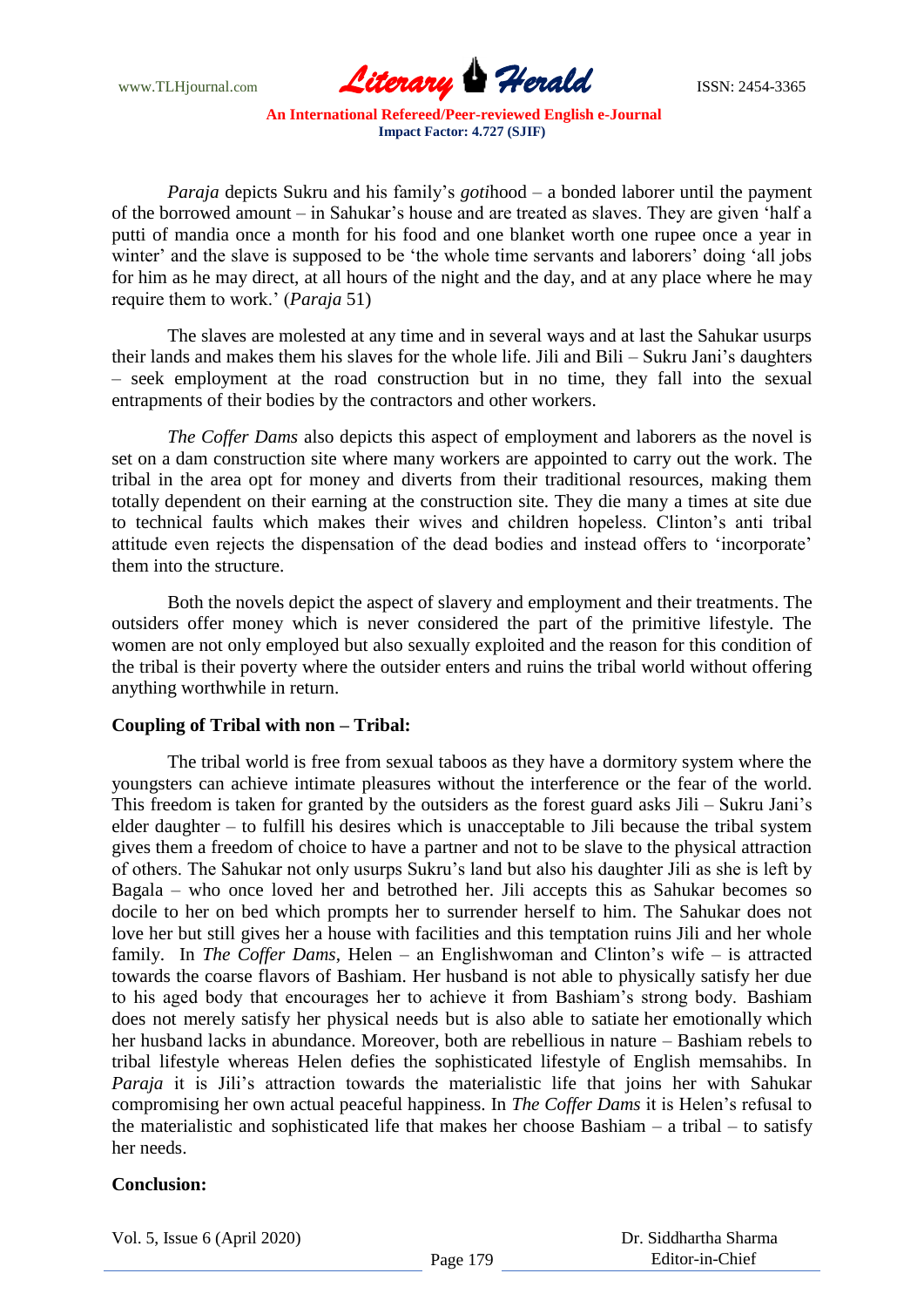www.TLHjournal.com **Literary Herald Herald ISSN: 2454-3365** 

Both the novels depict ethos and pathos of tribes along with the usurpation of the outer world but still after all the troubles and ruins what remains is the essence and endurance of the tribal. In Paraja, the tribal endures the usurpation of Sahukar, lust of forest guard, forgery of their own people, indifference of the non – tribal law towards them, interference of outsiders in their society and implications of non -tribal law upon them. When Sukru Jani and his sons are not able to regain their essential peaceful state with the help of court law and requests to the Sahukar himself they kill him with the blow of their axe and then surrenders themselves to the policeman confessing their sin. The novel is open ended. The author does not give the result of the tribals surrender to the policeman. At the end there are no oppressors or the oppressed as everyone is lured by the materials and money at some stage in their existence. In *The Coffer Dams* Bashiam"s character shows the endurance and essence of the tribal life albeit in the light of modernization. Bashiam is an educated tribal man but yet his temperaments are nurtured by the root culture of his birth. His profession as a technician puts him in the non – tribal world but there even he is taunted and is unexpected by other Indians and British. He is enduring his loneliness where nothing comes to aid him neither his tribal world nor the educated and sophisticated non – tribal world. Only Helen shows some interests in him as she herself is lacking the physical and emotional satisfaction. After the accident Bashiam"s body disfigures which unties the interest of Helen in him and she again becomes the loyal wife of Clinton. Thus, Bashiam is in a way left to endure his double marginalized and remains "a nowhere man". Bashiam"s essence lies in his spirits of primitivism, self – esteem and self – dependence which he holds till the last breath. His dignity is the pure illustration of magnificent qualities of Indian tribals. He proves himself the noble civilized man in comparison to the Clinton"s cruel character.

Thus, both the novelists have succeeded in the depiction of essential qualities of Indian tribal people. Though they are marginalized, slaved and usurped the essential primitivism and endurance born out of natural living style guides them and places them superior to any outer social strata.

### **Bibliography:**

Mohanty, Gopinath. *Paraja*. Cuttack: Manamohan Pustakalaya, 1945. Print.

*---*. Trans.Bikram K. Das. *Paraja*. Oxford University Press, 1987, Fifteenth impression 2014. Print.

Markandaya, Kamala. *The Coffer Dams*. Penguin Books India, 2008. Print.

Bassnett, Sussan. *Comparative Literature: A Critical Introduction*. Oxford UK & Cambridge. Print.

Chaturvedi, A. K. *Tribals in Indian English Novel*. Atlantic Publishers & Distributors, New Delhi, 2008. Print.

Guest Column. "A Way of Knowing – Novelist Gopinath Mohanty Wrote About Tribal Apathy Long Ago." *The Telegraph* [Calcutta, India] 25 October, 2010. *Web*.

URL: http://www.telegraphindia.com/1101025/jsp/orissa/story\_13096757.jsp

Vol. 5, Issue 6 (April 2020)

 Dr. Siddhartha Sharma Editor-in-Chief